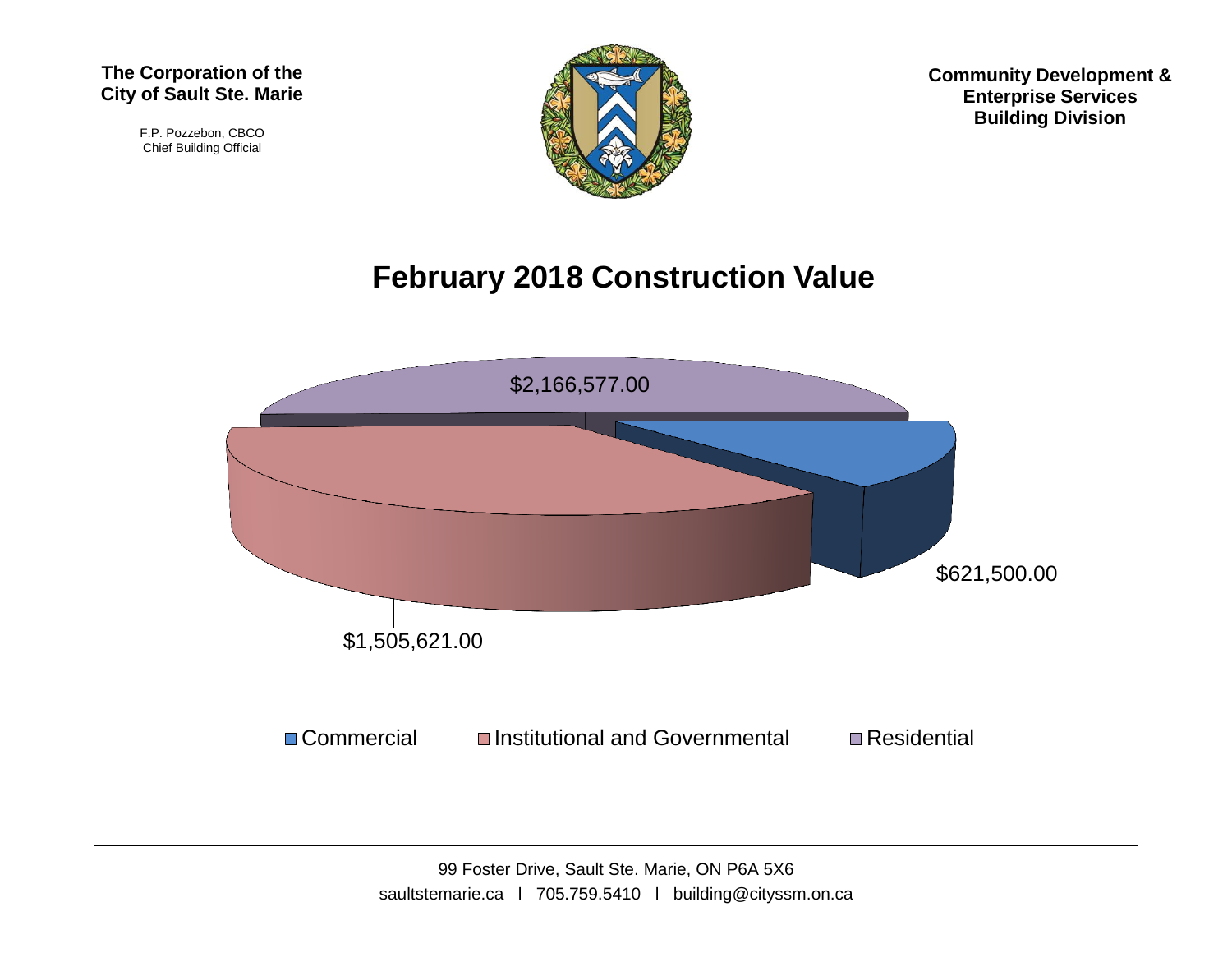

**Community Development and Enterprise Services Building Division**

**Tel: (705) 759-5410Fax: (705) 541-7165**

## **BUILDING PERMITS SUMMARY 2018/02/01 to 2018/02/28**

| <b>Building Type</b>                                     | <b>New Construction</b> |                          |                         |                        | <b>Alterations and Additions</b> |                      | <b>Total</b>           |                          |                      |
|----------------------------------------------------------|-------------------------|--------------------------|-------------------------|------------------------|----------------------------------|----------------------|------------------------|--------------------------|----------------------|
|                                                          | Num of<br><b>Units</b>  | Num of<br><b>Permits</b> | Value of<br><b>Work</b> | Num of<br><b>Units</b> | Num of<br><b>Permits</b>         | <b>Value of Work</b> | Num of<br><b>Units</b> | Num of<br><b>Permits</b> | <b>Value of Work</b> |
| <b>Commercial</b>                                        |                         |                          |                         |                        |                                  |                      |                        |                          |                      |
| Office building                                          | $\mathbf 0$             | 0                        | \$0.00                  | $\mathbf 0$            | $\overline{2}$                   | \$334,500.00         | 0                      | $\overline{2}$           | \$334,500.00         |
| Office complex                                           | $\mathbf 0$             | 0                        | \$0.00                  | $\mathbf 0$            | 1                                | \$87,000.00          | 0                      |                          | \$87,000.00          |
| Restaurant                                               | $\pmb{0}$               | 0                        | \$0.00                  | $\mathbf 0$            | $\mathbf{1}$                     | \$55,000.00          | 0                      |                          | \$55,000.00          |
| Retail and wholesale<br>outlets                          | $\mathbf 0$             | 0                        | \$0.00                  | $\mathbf 0$            | 1                                | \$15,000.00          | 0                      |                          | \$15,000.00          |
| Retail complex                                           | $\mathbf 0$             | 0                        | \$0.00                  | $\mathbf 0$            | 1                                | \$120,000.00         | 0                      |                          | \$120,000.00         |
| Service station, repair<br>garage and specialty<br>shop  | 0                       | $\Omega$                 | \$0.00                  | $\mathbf 0$            | 1                                | \$10,000.00          | 0                      |                          | \$10,000.00          |
| <b>Total:</b>                                            | $\mathbf 0$             | $\bf{0}$                 | \$0.00                  | $\mathbf 0$            | $\overline{7}$                   | \$621,500.00         | $\mathbf 0$            | $\overline{7}$           | \$621,500.00         |
| <b>Institutional and Governmental</b>                    |                         |                          |                         |                        |                                  |                      |                        |                          |                      |
| Day care, nursing home,<br>rest home, home for the<br>bl | $\mathbf{0}$            | $\mathbf{0}$             | \$0.00                  | $\mathbf 0$            | 1                                | \$89,552.00          | $\mathbf 0$            | 1                        | \$89,552.00          |
| Library, museum, art<br>gallery, aquarium,<br>botanical  | $\mathbf 0$             | 0                        | \$0.00                  | $\mathbf 0$            | $\mathbf{1}$                     | \$87,069.00          | 0                      | $\mathbf{1}$             | \$87,069.00          |
| Post-secondary<br>institution                            | $\mathbf 0$             | 0                        | \$0.00                  | $\mathbf 0$            | $\mathbf{1}$                     | \$1,329,000.00       | 0                      | $\mathbf{1}$             | \$1,329,000.00       |
| <b>Total:</b>                                            | $\mathbf 0$             | $\mathbf 0$              | \$0.00                  | $\mathbf 0$            | $\mathbf{3}$                     | \$1,505,621.00       | 0                      | $\mathbf{3}$             | \$1,505,621.00       |
| <b>Residential</b>                                       |                         |                          |                         |                        |                                  |                      |                        |                          |                      |
| Apartment                                                | $\mathbf 0$             | 0                        | \$0.00                  | 15                     | 3                                | \$1,466,500.00       | 15                     | 3                        | \$1,466,500.00       |
| Single House                                             | $\pmb{0}$               | 0                        | \$0.00                  | $\mathbf 0$            | 20                               | \$700,077.00         | 0                      | 20                       | \$700,077.00         |
| Total:                                                   | $\mathbf 0$             | $\mathbf 0$              | \$0.00                  | 15                     | 23                               | \$2,166,577.00       | 15                     | 23                       | \$2,166,577.00       |
| <b>Grand Total:</b>                                      | $\mathbf 0$             | $\boldsymbol{0}$         | \$0.00                  | 15                     | 33                               | \$4,293,698.00       | 15                     | 33                       | \$4,293,698.00       |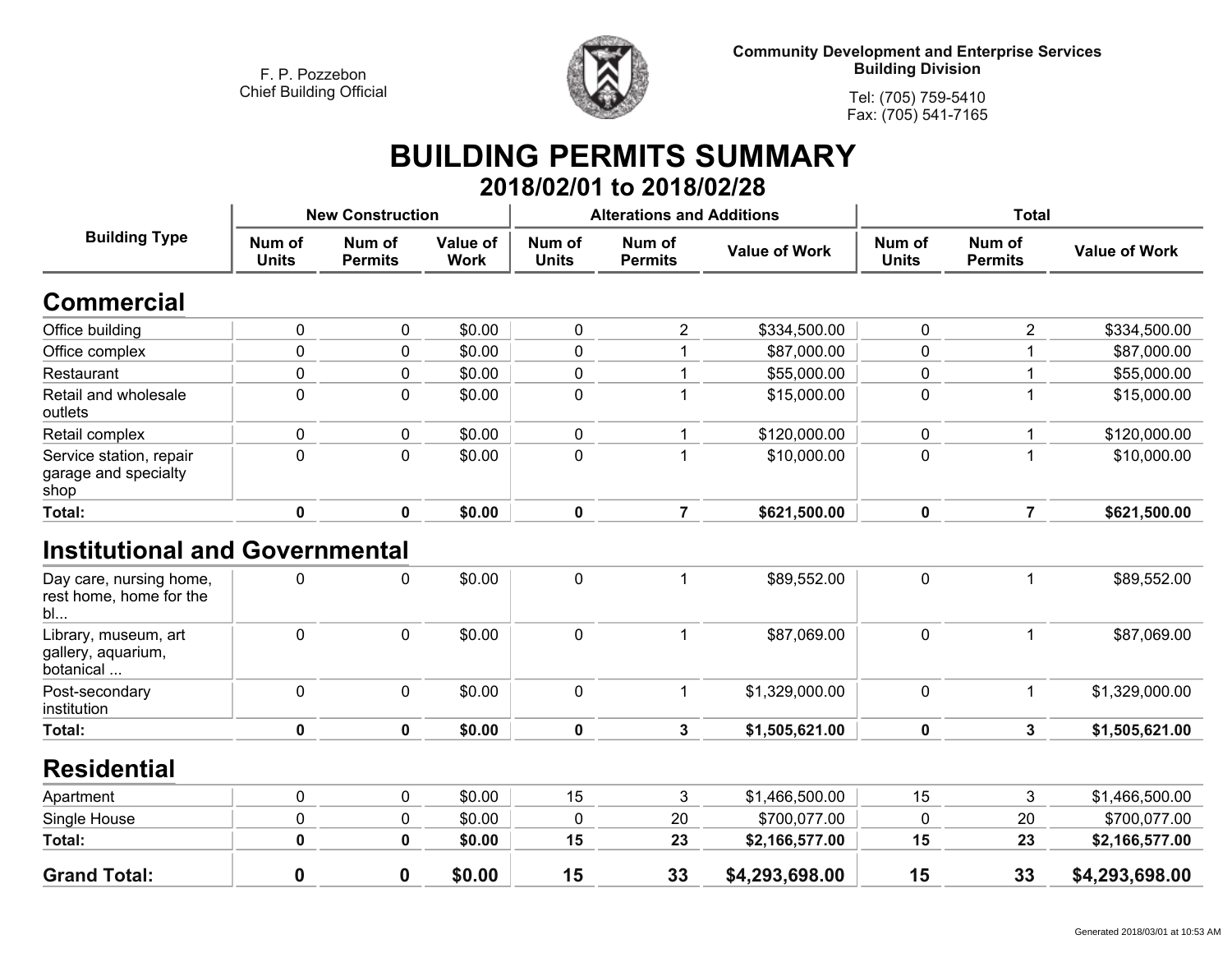

**Community Development and Enterprise Services Building Division**

**Tel: (705) 759-5410Fax: (705) 541-7165**

## **DEMOLITION PERMITS SUMMARY 2018/02/01 to 2018/02/28**

| <b>Building Type</b>            |                        | <b>New Construction</b>  |                         |                        | <b>Alterations and Additions</b> |                         | <b>Total</b>           |                          |                      |
|---------------------------------|------------------------|--------------------------|-------------------------|------------------------|----------------------------------|-------------------------|------------------------|--------------------------|----------------------|
|                                 | Num of<br><b>Units</b> | Num of<br><b>Permits</b> | Value of<br><b>Work</b> | Num of<br><b>Units</b> | Num of<br><b>Permits</b>         | Value of<br><b>Work</b> | Num of<br><b>Units</b> | Num of<br><b>Permits</b> | <b>Value of Work</b> |
| <b>Commercial</b>               |                        |                          |                         |                        |                                  |                         |                        |                          |                      |
| Office building                 | $\mathbf 0$            | 0                        | \$0.00                  | 0                      |                                  | \$1,000.00              | $\mathbf{0}$           |                          | \$1,000.00           |
| Retail and<br>wholesale outlets | $\mathbf 0$            | 0                        | \$0.00                  | 0                      |                                  | \$2,000.00              | 0                      |                          | \$2,000.00           |
| Total:                          | $\bf{0}$               | $\mathbf 0$              | \$0.00                  | 0                      | $\overline{2}$                   | \$3,000.00              | $\pmb{0}$              | $\mathbf{2}$             | \$3,000.00           |
| <b>Residential</b>              |                        |                          |                         |                        |                                  |                         |                        |                          |                      |
| Single House                    | $\mathbf 0$            | 0                        | \$0.00                  | 0                      |                                  | \$2,500.00              | $\mathbf 0$            |                          | \$2,500.00           |
| Total:                          | 0                      | 0                        | \$0.00                  | 0                      |                                  | \$2,500.00              | $\mathbf 0$            |                          | \$2,500.00           |
| <b>Grand Total:</b>             | 0                      | $\mathbf 0$              | \$0.00                  | 0                      | 3                                | \$5,500.00              | $\boldsymbol{0}$       | 3                        | \$5,500.00           |